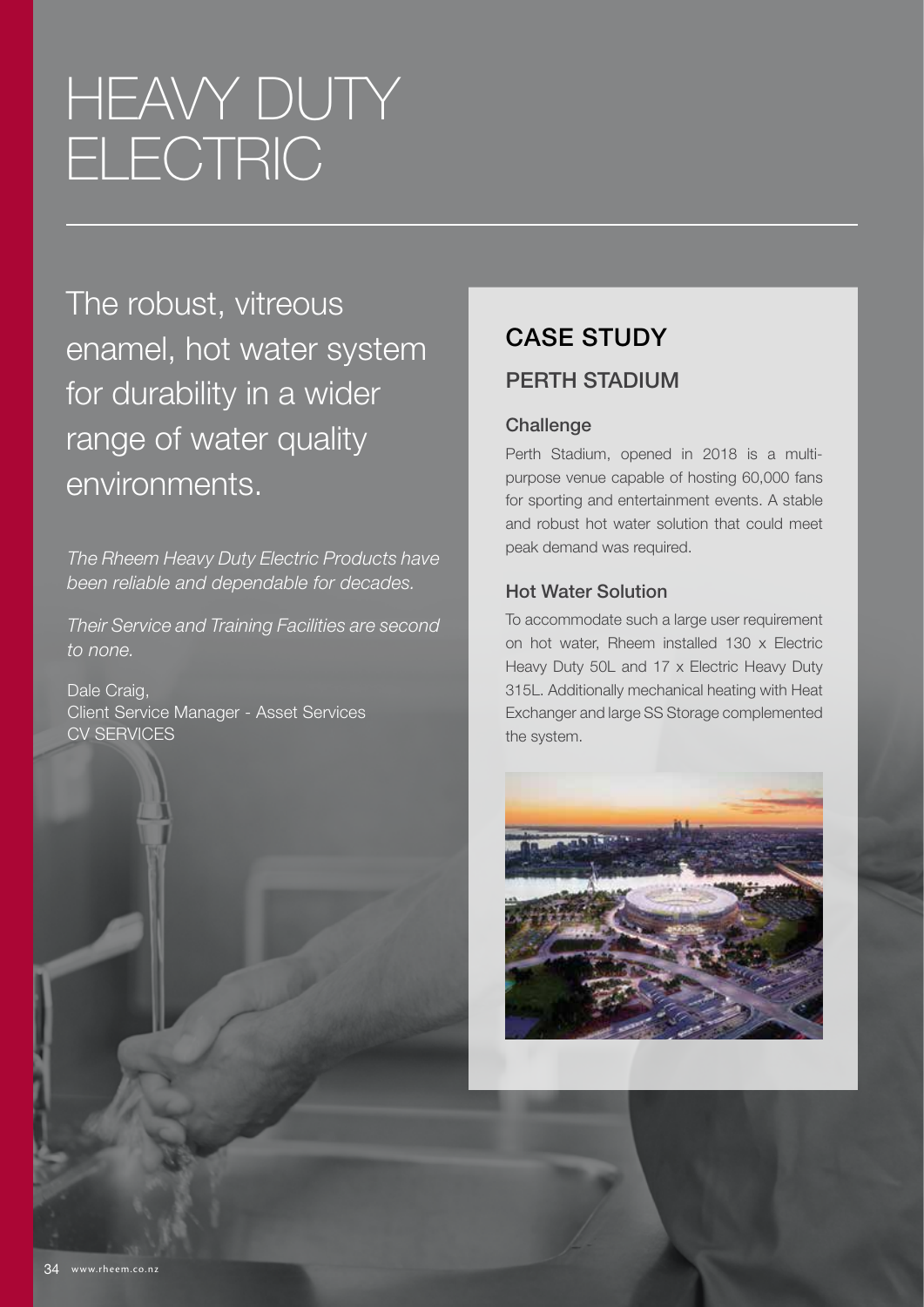## HEAVY DUTY ELECTRIC

FOR SMALL TO LARGE APPLICATIONS



### REDUCATIONS ELECTRIC **ENAMEL TRANDE** ANODE  $\bigcup_{\mathsf{k}\mathsf{w}}$

UP TO

Designed for domestic to a large scale of commercial applications and most water chemistries.

#### **Quality**

High quality is one reason for Rheem's reputation with the experts. Take the Rheem storage cylinder: it's made from a special grade of steel and lined with a double coat of vitreous enamel which is better suited to a wider variety of water conditions and largers anodes provide greater protection.

#### Never lose pressure

HDE uses true multipoint operation through large 32mm connections with no exchange coils to restrict pressure or flow and it can be used with low pressure systems if needed.

#### More key features

- Suitable for either indoor or outdoor installation
- Up to 36kW (in one water heater) providing plenty of hot water
- Trade adjustable thermostats suitable for sanitizing
- A manifold of 8 x A616315 Rheem commercial electric water heaters can deliver up to 7,480 litres of hot water in the first hour



**HIGH** PRESSURE

Heavy Duty Electric warranty: 5 years on cylinder, 1 year on parts & labour

| <b>TECHNICAL ELECTRIC PERFORMANCE DETAILS</b> |                |                   |                   |                   |                   |                   |                   |  |
|-----------------------------------------------|----------------|-------------------|-------------------|-------------------|-------------------|-------------------|-------------------|--|
| <b>Heating Elements</b>                       |                | $3 \times 3.6$ kW | $3 \times 4.8$ kW | $3 \times 6.0$ kW | $6 \times 3.6$ kW | $6 \times 4.8$ kW | $6 \times 6.0$ kW |  |
| Total Input                                   | <b>kW</b>      | 10.8              | 14.4              | 18.0              | 21.6              | 28.8              | 36.0              |  |
| Current (per phase)                           | Amps           | 15                | 20                | 25                | 30                | 40                | 50                |  |
| Litres Recovery Per Hour at Rise of           | $20^{\circ}$ C | 460               | 620               | 770               | 930               | 1240              | 1550              |  |
|                                               | $30^{\circ}$ C | 310               | 410               | 520               | 620               | 830               | 1030              |  |
|                                               | $40^{\circ}$ C | 230               | 310               | 390               | 460               | 620               | 770               |  |
|                                               | $50^{\circ}$ C | 190               | 250               | 310               | 370               | 500               | 620               |  |
|                                               | $60^{\circ}$ C | 150               | 210               | 260               | 310               | 410               | 520               |  |
|                                               | $65^{\circ}$ C | 140               | 190               | 240               | 290               | 380               | 480               |  |
|                                               | $70^{\circ}$ C | 130               | 180               | 220               | 270               | 350               | 440               |  |
|                                               | $75^{\circ}$ C | 120               | 170               | 210               | 250               | 330               | 410               |  |

Note: Figures rounded to the nearest 10 litres.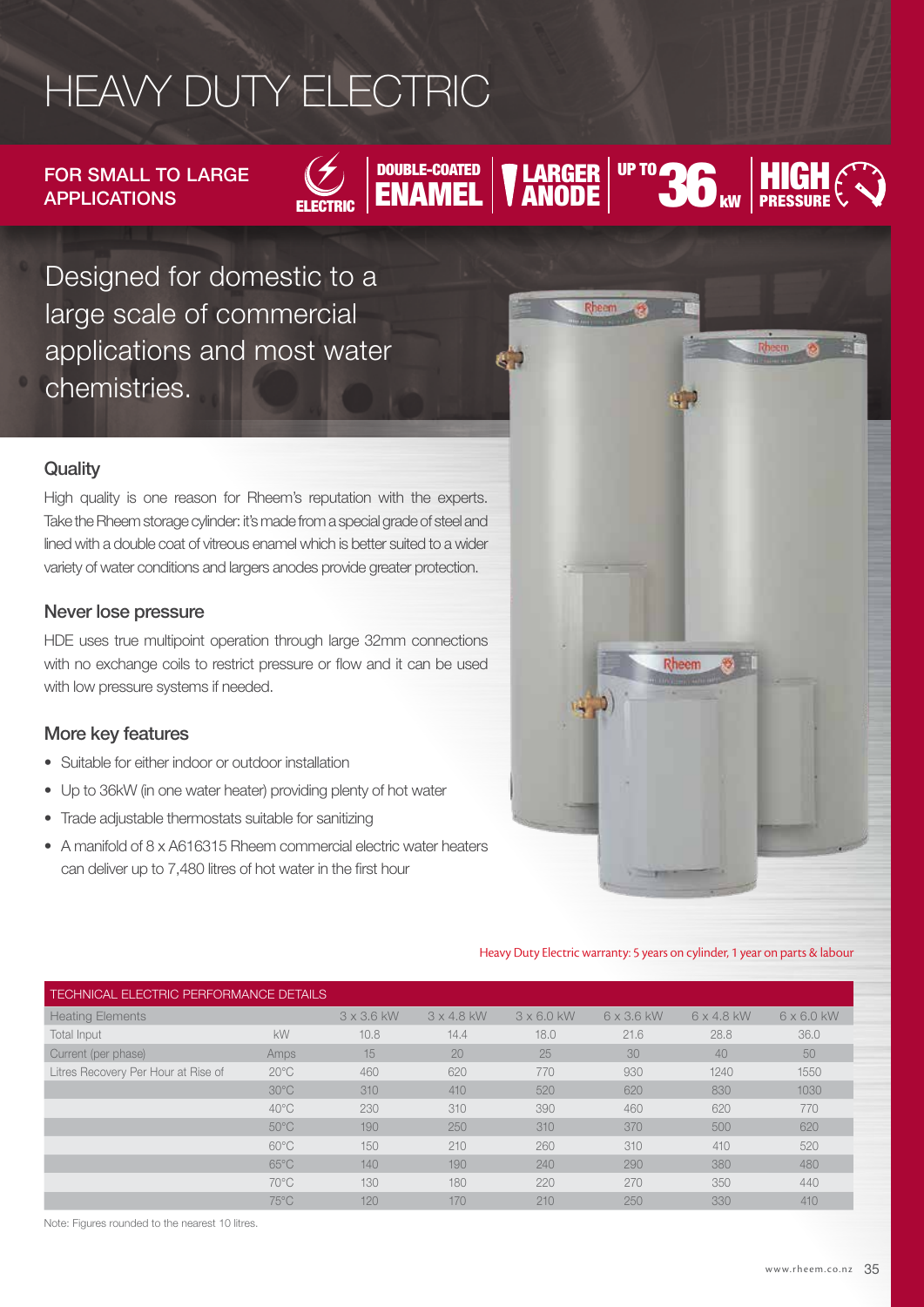## TECHNICAL DATA

| DIMENSIONS AND TECHNICAL DATA TABLE INDOOR/OUTDOOR MODELS |                |              |                              |                                     |                    |
|-----------------------------------------------------------|----------------|--------------|------------------------------|-------------------------------------|--------------------|
| Model                                                     |                |              |                              | A613 050 A613 315                   | A616 315           |
| <b>Storage Capacity</b>                                   |                | Litres       | 60                           | 325                                 | 325                |
| <b>Delivery Rating</b>                                    |                | Litres       | 50                           | 315                                 | 315                |
| <b>Dimensions</b>                                         | $\overline{A}$ | mm           | 675                          | 1640                                | 1640               |
|                                                           | B              | mm           | 436                          | 638                                 | 638                |
|                                                           | C              | mm           | 476                          | 678                                 | 678                |
|                                                           | D              | mm           | 405                          | 1294                                | 1294               |
|                                                           | E              | mm           | 90                           | 128                                 | 128                |
|                                                           | F              | mm           | 80                           | 130                                 | 130                |
|                                                           | H              | Degrees      | $30^\circ$                   | $32^\circ$                          | $32^\circ$         |
|                                                           | J              | Degrees      | $90^\circ$                   | $90^\circ$                          | $90^\circ$         |
| Weight - Empty                                            |                | kg           | 34                           | 96                                  | 98                 |
| Inlet/Outlet Connections (BSPF)                           |                |              | RP11/4                       | RP11/4                              | RP11/4             |
| <b>T&amp;PR Valve Connection (BSPF)</b>                   |                |              | RP <sup>3</sup> /4           | RP <sup>3</sup> /4                  | RP <sup>3</sup> /4 |
| <b>T&amp;PR Valve Setting</b>                             |                | kPa          | 1000                         | 1000                                | 1000               |
| Expansion Control Valve (ECV)* Setting                    |                | kPa          | 850                          | 850                                 | 850                |
| Max. Water Supply Pressure                                |                |              |                              |                                     |                    |
| without ECV* fitted                                       |                | kPa          | 800                          | 800                                 | 800                |
| with ECV* fitted                                          |                | kPa          | 680                          | 680                                 | 680                |
| <b>Factory Thermostat Setting</b>                         |                | $^{\circ}$ C | 70                           | 70                                  | 70                 |
| Min. Thermostat Setting                                   |                | $^{\circ}$ C | 60                           | 60                                  | 60                 |
| Manifold - Min. Centre to Centre                          |                | mm           | 685                          | 890                                 | 890                |
| <b>Electrical Connection</b>                              |                |              |                              |                                     |                    |
| 240V                                                      |                |              | single<br>phase <sup>^</sup> | single<br>phase <sup>^</sup>        |                    |
| 415V                                                      |                |              |                              | three phase three phase three phase |                    |
| <b>Heating Elements</b>                                   |                | kW           | $3 \times 3.6$               | $3 \times 3.6$                      | $6 \times 3.6$     |
|                                                           |                | <b>or</b>    | $3 \times 4.8$               | $3 \times 4.8$                      | $6 \times 4.8$     |
|                                                           |                | <b>or</b>    |                              | $3 \times 6.0$                      | $6 \times 6.0$     |

 $^{\star}$  Expansion control valve not supplied with the water heater.

^ Before using this application please contact the Commercial Team at Rheem New Zealand Ltd

| APPROXIMATE DAILY ENERGY CONSUMPTION                         |                                             |          |                                                                                                   |          |  |  |  |  |
|--------------------------------------------------------------|---------------------------------------------|----------|---------------------------------------------------------------------------------------------------|----------|--|--|--|--|
| Daily Hot Water<br>Usage @ 50°C<br><b>Temp Rise (Litres)</b> | <b>Energy Content of</b><br>Hot Water (kWh) |          | <b>RHEEM COMMERCIAL</b><br><b>ELECTRIC WATER HEATERS</b><br>Approximate Energy Used Per Day (kWh) |          |  |  |  |  |
|                                                              |                                             | A613 050 | A613 315                                                                                          | A616 315 |  |  |  |  |
| $\overline{0}$                                               | 0.0                                         | 1.8      | 3.1                                                                                               | 3.2      |  |  |  |  |
| 50                                                           | 2.9                                         | 4.7      | 6.0                                                                                               | 6.1      |  |  |  |  |
| 100                                                          | 5.8                                         | 7.6      | 8.9                                                                                               | 9.0      |  |  |  |  |
| 150                                                          | 8.7                                         | 10.5     | 11.8                                                                                              | 11.9     |  |  |  |  |
| 200                                                          | 11.6                                        | 13.4     | 14.7                                                                                              | 14.8     |  |  |  |  |
| 250                                                          | 14.5                                        | 16.3     | 17.6                                                                                              | 17.7     |  |  |  |  |
| 300                                                          | 17.4                                        | 19.2     | 20.5                                                                                              | 20.6     |  |  |  |  |
| 350                                                          | 20.3                                        | 22.1     | 23.4                                                                                              | 23.5     |  |  |  |  |
| 400                                                          | 23.3                                        | 25.1     | 26.4                                                                                              | 26.5     |  |  |  |  |
| 450                                                          | 26.2                                        | 28.0     | 29.3                                                                                              | 29.4     |  |  |  |  |
| 500                                                          | 29.1                                        | 30.9     | 32.2                                                                                              | 32.3     |  |  |  |  |
| 600                                                          | 34.9                                        | 36.7     | 38.0                                                                                              | 38.1     |  |  |  |  |
| 700                                                          | 40.7                                        | 42.5     | 43.8                                                                                              | 43.9     |  |  |  |  |
| 800                                                          | 46.5                                        | 48.3     | 49.6                                                                                              | 49.7     |  |  |  |  |
| 900                                                          | 52.3                                        | 54.1     | 55.4                                                                                              | 55.5     |  |  |  |  |
| 1000                                                         | 58.1                                        | 59.9     | 61.2                                                                                              | 61.3     |  |  |  |  |
| 1250                                                         | 72.7                                        | 74.5     | 75.8                                                                                              | 75.9     |  |  |  |  |
| 1500                                                         | 87.2                                        | 89.0     | 90.3                                                                                              | 90.4     |  |  |  |  |
| 1750                                                         | 101.7                                       | 103.5    | 104.8                                                                                             | 104.9    |  |  |  |  |
| 2000                                                         | 116.3                                       | 118.1    | 119.4                                                                                             | 119.5    |  |  |  |  |
| 2500                                                         | 145.3                                       |          | 148.4                                                                                             | 148.5    |  |  |  |  |
| 3000                                                         | 174.4                                       |          |                                                                                                   | 177.6    |  |  |  |  |
| 3500                                                         | 203.5                                       |          |                                                                                                   | 206.7    |  |  |  |  |
| 4000                                                         | 232.6                                       |          |                                                                                                   | 235.8    |  |  |  |  |
| 5000                                                         | 290.7                                       |          |                                                                                                   | 293.9    |  |  |  |  |

#### Side view